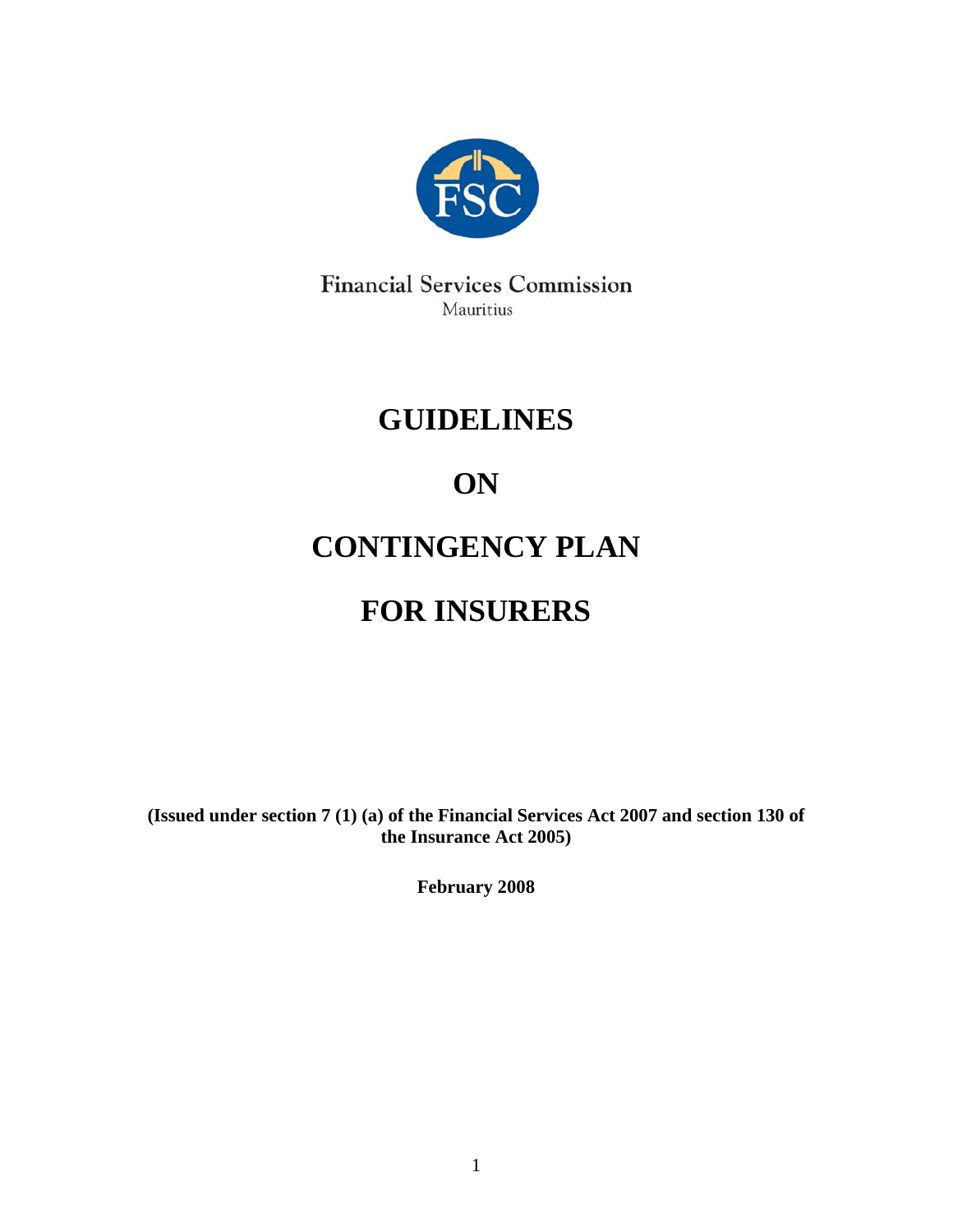### **1. INTRODUCTION**

- 1.1. The Insurance Act 2005, the Insurance (Long Term Insurance Business Solvency) Rules 2007 and the Insurance (General Insurance Business Solvency) Rules 2007 require insurers to maintain the required solvency and capital requirement ratio, as the case may be, of the company at all times. If the solvency or the capital requirement ratio of the company falls below the stipulated/target level, insurers are required to submit a contingency plan. The Guidelines aim to provide a broad framework and the basic information to be included in the contingency plan.
- 1.2. Pursuant to its powers, the Guidelines are issued by the Commission under section 7(1)(a) of the Financial Services Act 2007 and section 130 of the Insurance Act 2005.

#### **2. PURPOSE AND STATUS OF THE GUIDELINES**

- 2.1. In order to meet its statutory objectives and functions as set out in the Financial Services Act 2007, the Commission has stipulated the content of the contingency plan to be submitted by insurers where the solvency and the capital requirement ratio, as applicable, fall below the minimum requirements or target level prescribed under the Insurance (Long Term Insurance Business Solvency) Rules 2007 and the Insurance (General Insurance Business Solvency) Rules 2007, respectively.
- 2.2. The Commission expects all insurers to have regard to these Guidelines so as to help foster professional standards.
- 2.3. The Guidelines are meant to provide the minimum standards for the contingency plans. It is not intended to replace or override any provisions under the law. The Guidelines should be read in conjunction with the provisions of the Insurance Act 2005, regulations made thereunder and any other rules, guidelines, circulars and notices that the Commission may issue from time to time.
- 2.4. Non-compliance with the Guidelines will expose the licensee to regulatory action which may include a direction under section  $7(1)(b)$  of the Financial Services Act 2007 to ensure compliance with the Guidelines. Failure to comply with the direction may lead to criminal sanction and regulatory action under section 7(1) (c) of the Financial Services Act 2007.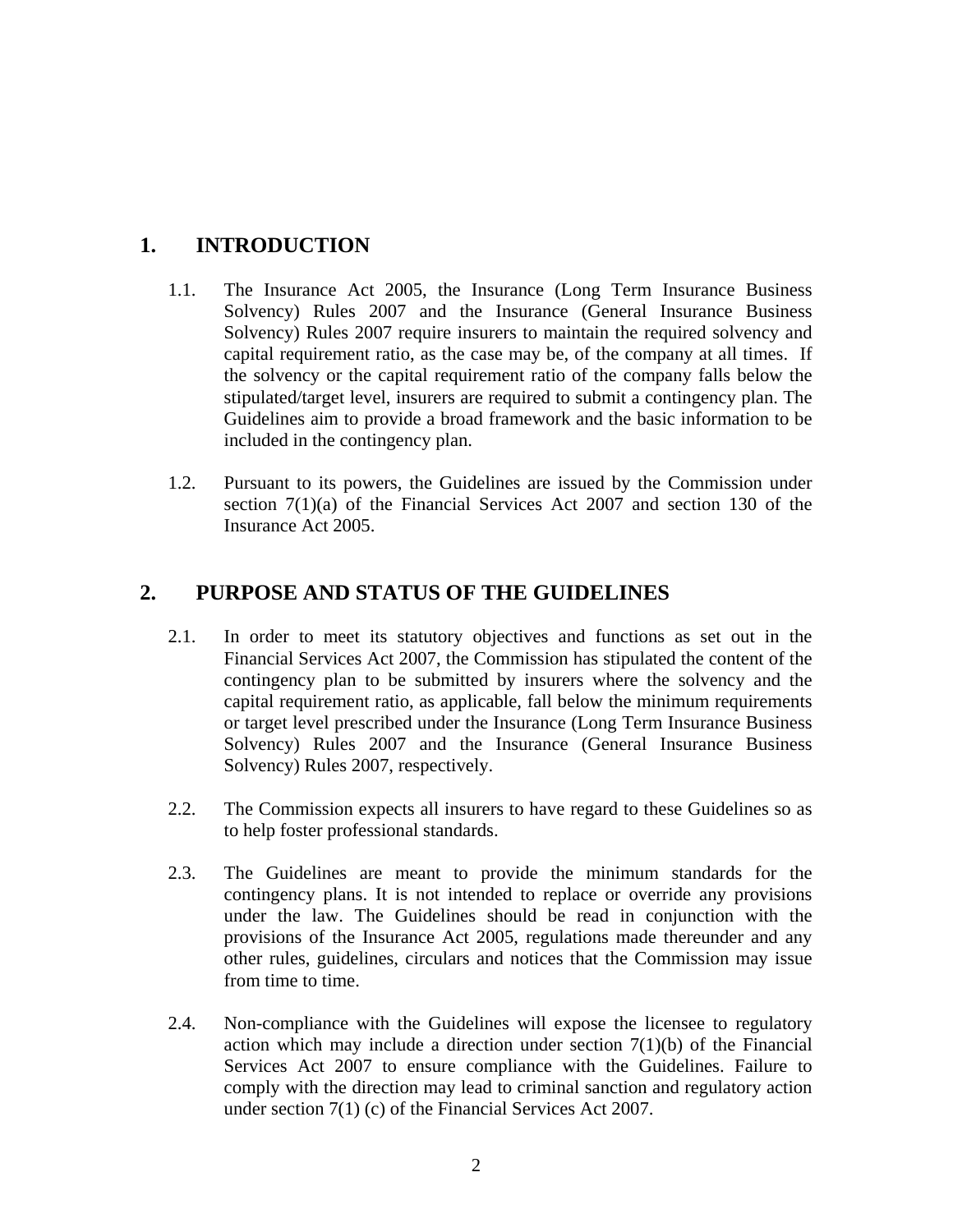#### **3. APPLICATION**

- 3.1 The Guidelines shall apply to all insurers where the solvency and/or the capital requirement ratio, as applicable, fall below the minimum requirements or target level prescribed by the Insurance (Long Term Insurance Business Solvency) Rules 2007 and the Insurance (General Insurance Business Solvency) Rules 2007.
- 3.2 The Guidelines may be subject to review and may be amended by the Commission from time to time.

### **4. CONTINGENCY PLAN**

The Contingency Plan shall include, *inter alia*:

- 4.1. The purpose of the plan;
- 4.2. Comments on the current solvency position of the company and causes for the company not meeting the minimum solvency margin or the target level for minimum capital requirement ratio, as applicable;
- 4.3. Proposal for the future course of management actions to restore the solvency/capital requirement ratio to the minimum or target levels required, as applicable, which shall include:
	- 4.3.1. The level of capital infusion planned, if any;
	- 4.3.2. The source of proposed capital infusion;
	- 4.3.3. The timing of capital infusion;
	- 4.3.4. Expected time period to restore the solvency margin to the prescribed minimum levels;
	- 4.3.5. Expected experience during the time period referred to in 4.3.4;
	- 4.3.6. Expected new business, if allowed, during the time period referred to in 4.3.4 and the availability of capital for writing new business;
	- 4.3.7. Expected new products to be launched in the market during the time period referred to in 4.3.4, the corresponding capital requirement and the availability of capital to write such products;
	- 4.3.8. Comment on the profitability of the existing products;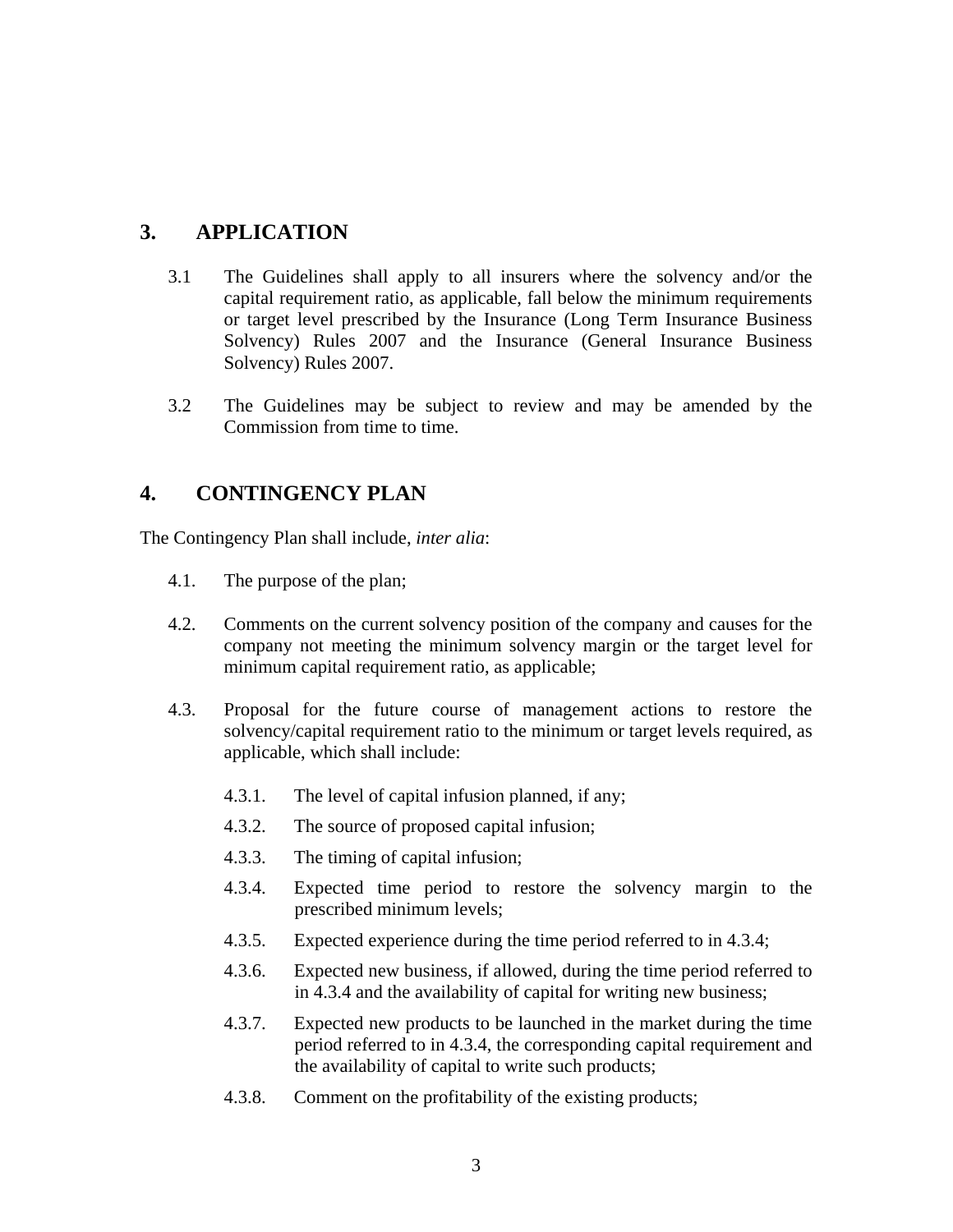- 4.3.9. Review and analysis of underwriting strategies, reinsurance strategies, investment strategies, pricing philosophy, bonus philosophy, analysis of surplus with specific emphasis to expenses and marketing strategies;
- 4.3.10. Analysis of claims by exits like surrenders, deaths, maturities, hospitalisation, third party, accidents, etc.;
- 4.3.11. Analysis of lapses by distribution channel; by year of issue; by product type;
- 4.3.12. Expected changes in investment / asset mix;
- 4.3.13. Projected financial statements for each year up to the time period referred to in 4.3.4, along with all the assumptions made and management actions proposed;
- 4.3.14. Comment on the provisions made for catastrophes, if any; and
- 4.3.15. Other aspect relevant to the business being conducted.
- 4.4. Limitations and uncertainties, if any, in respect of the proposed contingency plan;
- 4.5. Any particular characteristics of existing or new business that may require special consideration;
- 4.6. Projected Balance Sheets and Income Statements at the end of each quarter during the first year of projection and at the end of each year thereafter during the time period referred to in 4.3.4, by allowing for all the relevant factors, such as:
	- 4.6.1. Management actions planned;
	- 4.6.2. Terms on which new business will be written;
	- 4.6.3. Marketing plans, in particular the expected volumes and costs of sales, and expected market conditions;
	- 4.6.4. Reinsurance, underwriting and claims handling arrangements;
	- 4.6.5. Persistency of the business written and the terms for discontinuance;
	- 4.6.6. Systems of control which the insurer has established or is planning to establish, especially those relating to operational risk;
	- 4.6.7. Budgeted premium income and new business;
	- 4.6.8. Expected changes in the asset mix of the company;
	- 4.6.9. Extent to which assets and liabilities are matched by term, by type and by currency;
	- 4.6.10. Expected changes in distribution channels and associated changes expected in persistency ratios, management expenses and commission levels;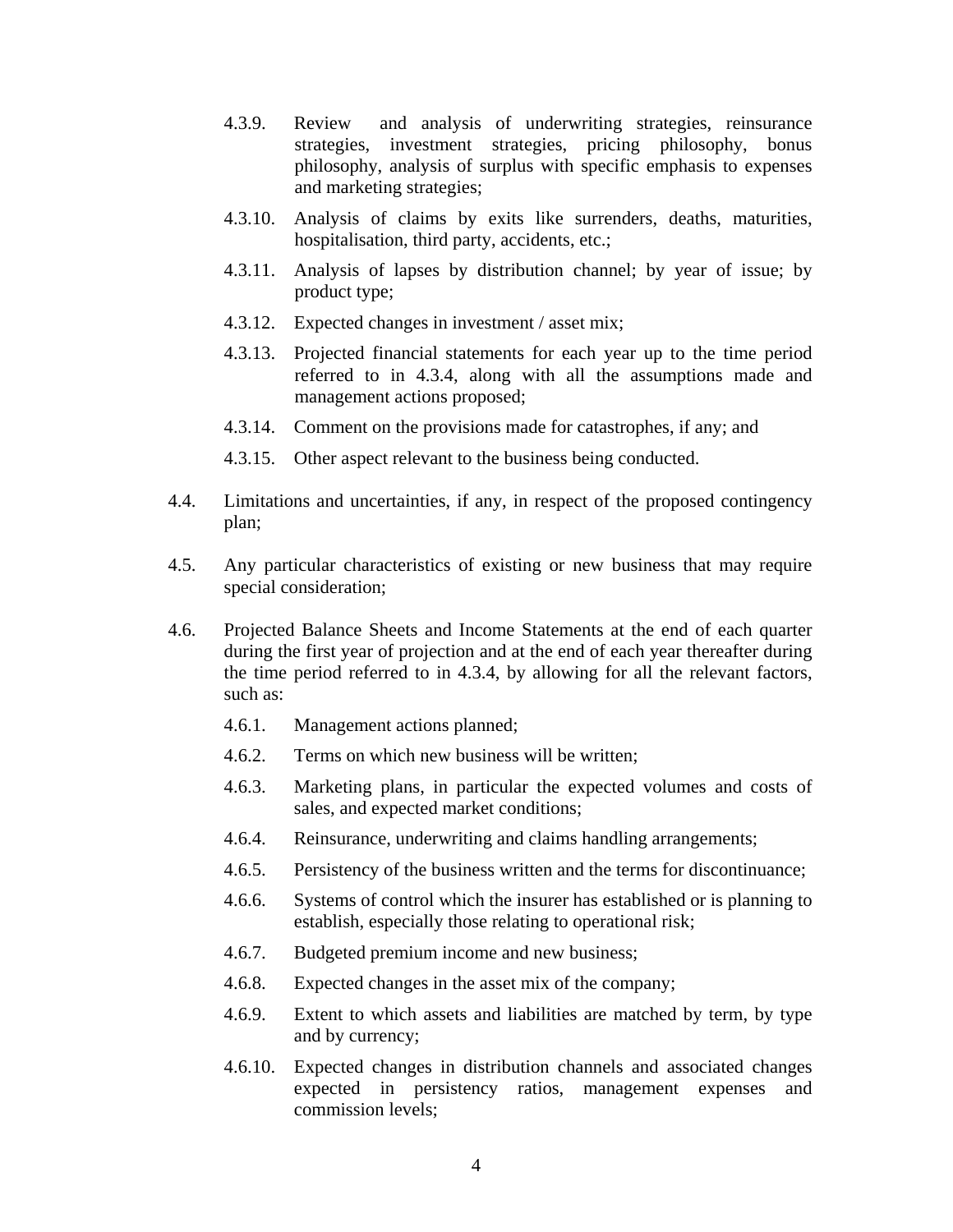4.6.11. Expected management expenses and expense inflation; and

4.6.12. Expected value of assets.

- 4.7. In the case of long term insurance business, the financial statements referred to in 4.6 shall also consider the following:
	- 4.7.1. Existing investments of the long term business assets and the proposed investment policy;
	- 4.7.2. Nature, extent and availability of the insurer's assets outside the long term business fund;
	- 4.7.3. Current and likely future levels of mortality and morbidity;
	- 4.7.4. Insurer's policy with regard to the nature and timing of allocations of bonus/profits to policyholders and/or shareholders;
	- 4.7.5. Transfers which are likely to be made to Shareholders' Funds out of Policyholders' Funds, if any;
	- 4.7.6. For unit-linked policies, the current and proposed pricing policies for internal linked funds.
- 4.8. Projected solvency position of the company at the end of each quarter during the first year of projection and at the end of each year thereafter during the time period referred to in 4.3.4, including the following:
	- 4.8.1. Total capital available;
	- 4.8.2. Expected value of liabilities (policyholders and shareholders);
	- 4.8.3. Expected value of assets within concentration limits;
	- 4.8.4. Minimum capital required;
	- 4.8.5. Expected solvency margin;
	- 4.8.6. In case of long term insurance business, the expected Stress Test Requirement.
- 4.9. Comments on sensitivity of the proposal to any specific parameter or risks, which may adversely affect the outcome of the contingency plan.
- 4.10. The methods and assumptions that have been used. The assumption used shall be distinguished, categorised in terms of their relative importance in the context of the proposal along with their sensitivity in terms of whether they are influenced by internal factors or external factors.
- 4.11. Where appropriate, the report should state how the assumptions adopted compare with recent experience, and should give explanations where assumptions differ significantly from that experience.